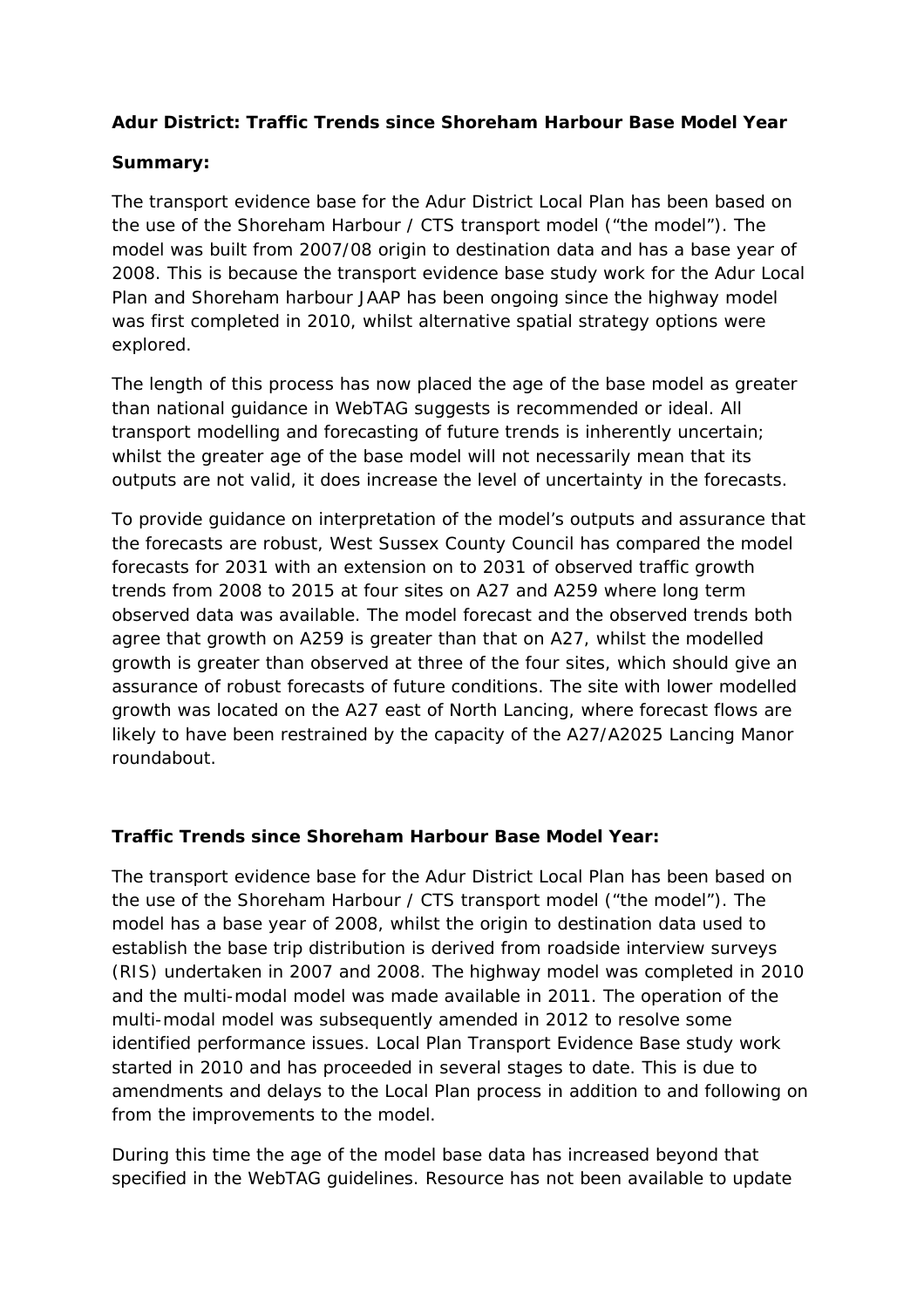the base year model with new origin to destination data to resolve this compliance issue. New origin to destination data in Adur District and surrounding areas has now been obtained by Highways England (RIS in June 2015) and West Sussex County Council (mobile phone based data for October/November 2015), however to update the Shoreham Harbour model would have involved several months further delay to the transport evidence base to re-do already completed analysis at substantial additional cost to the taxpayer. Highways England have been using the June 2015 RIS data to build an updated model of the coastal West Sussex area including Adur District to assess strategic highway improvement proposals for the A27 at Arundel, Worthing and Lancing, but this model is not yet available and is currently expected to be completed by January 2017. Either of these paths to updated modelling of Adur District would have delayed transport evidence base availability significantly beyond existing Local Plan timescales.

This does not mean that the model outputs will now be wrong, but it does mean that - whilst all forecasting is inherently uncertain - there is now an increased range of uncertainty in the forecast background traffic volumes. This does not directly affect the forecast flow changes generated by the proposed Local Plan development, but could affect whether or not the addition of this development traffic is sufficient to cause severe impacts for congestion and delays. To quantify how the model forecasts of background traffic volume may diverge from actual traffic trends and to reduce the extent of uncertainty it is necessary to compare observed traffic growth on the main roads in Adur District, since 2008 with the growth included in the reference case model forecast.